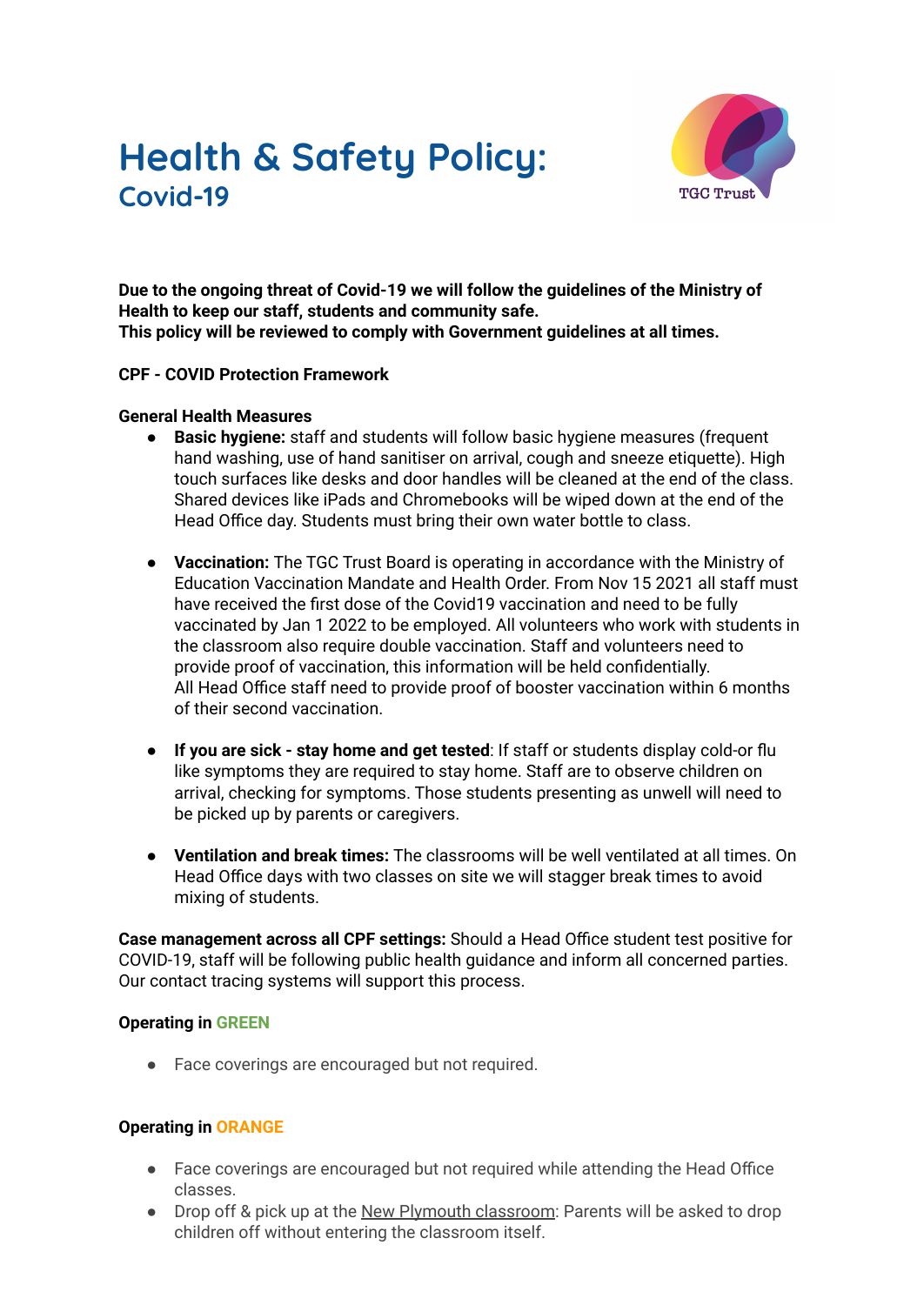A staff member will be at the entrance of the premises with the sign in sheet and hand sanitiser to welcome students, we will sign the student in and ask children to sanitise their hands. Parents will not be entering the premises.

If parents need to speak to the teacher or enter the classroom to settle their child in, we ask that face masks will be worn when in the premises and social distancing observed.

At pick up students will remain in the classroom, a staff member will be at the entrance at the bottom of the stairs, call students down if the parent / caregiver is outside, ask the student to sanitise hands before leaving and sign them out. Senior students who leave the premises with the parents permission to walk to a different location or catch the bus will be able to leave after sign-out and sanitising hands.

● Drop off & pick up at Wharehuia classroom: We ask parents and caregivers to drop off and pick up in the courtyard outside the classrooms. A staff member will be there to sign your child in and out and offer hand sanitiser.

If parents need to speak to the teacher or enter the classroom to settle their child in, we ask that face masks will be worn when in the premises, and social distancing observed.

## **Operating in RED**

- Face coverings are required for staff and all students Years 4+ when indoors or in close contact with others. Face masks will not be provided by the Head Office.
- Drop off & Pick up in New Plymouth location: Parents will be asked to drop children off without entering the classroom itself. A staff member will be at the bottom of the stairs with the sign in sheet and hand

sanitiser to welcome students, we will sign the student in and ask children to sanitise their hands. Parents will not be entering the premises.

If parents need to speak to the teacher or enter the classroom to settle their child in, we ask that face masks will be worn when in the premises, the QR code scanned and social distancing observed.

At pick up time students will remain in the classroom, a staff member will be at the entrance at the bottom of the stairs, call students down if the parent / caregiver is outside, ask the student to sanitise hands before leaving and sign them out. Senior students who leave the premises with the parents permission to walk to a different location or catch the bus will be able to leave after sign-out and sanitising hands.

● Drop off & pick up at Wharehuia classroom: We ask parents and caregivers to drop off and pick up in the courtyard outside the classrooms. A staff member will be there to sign your child in and out and offer hand sanitiser. If parents need to speak to the teacher or enter the classroom to settle their child

in, we ask that face masks will be worn when in the premises, the QR code scanned and social distancing observed.

- No non-essential visitors are allowed in the classroom.
- In case of a staff member having to self isolate and the class can not be run with a reliever, we will attempt to offer an online class. If we are not able to run a class in any form a credit may be given.
- If a student has been identified as a close contact and needs to self isolate we ask parents to inform the Head Office staff in case our students and staff might be affected so we can follow Ministry guidelines accordingly.

## **Walking trips:**

Can go ahead in all CPF settings. Students and staff need to be respectful and mindful of other members of the public to enable social distancing when outside the classroom.